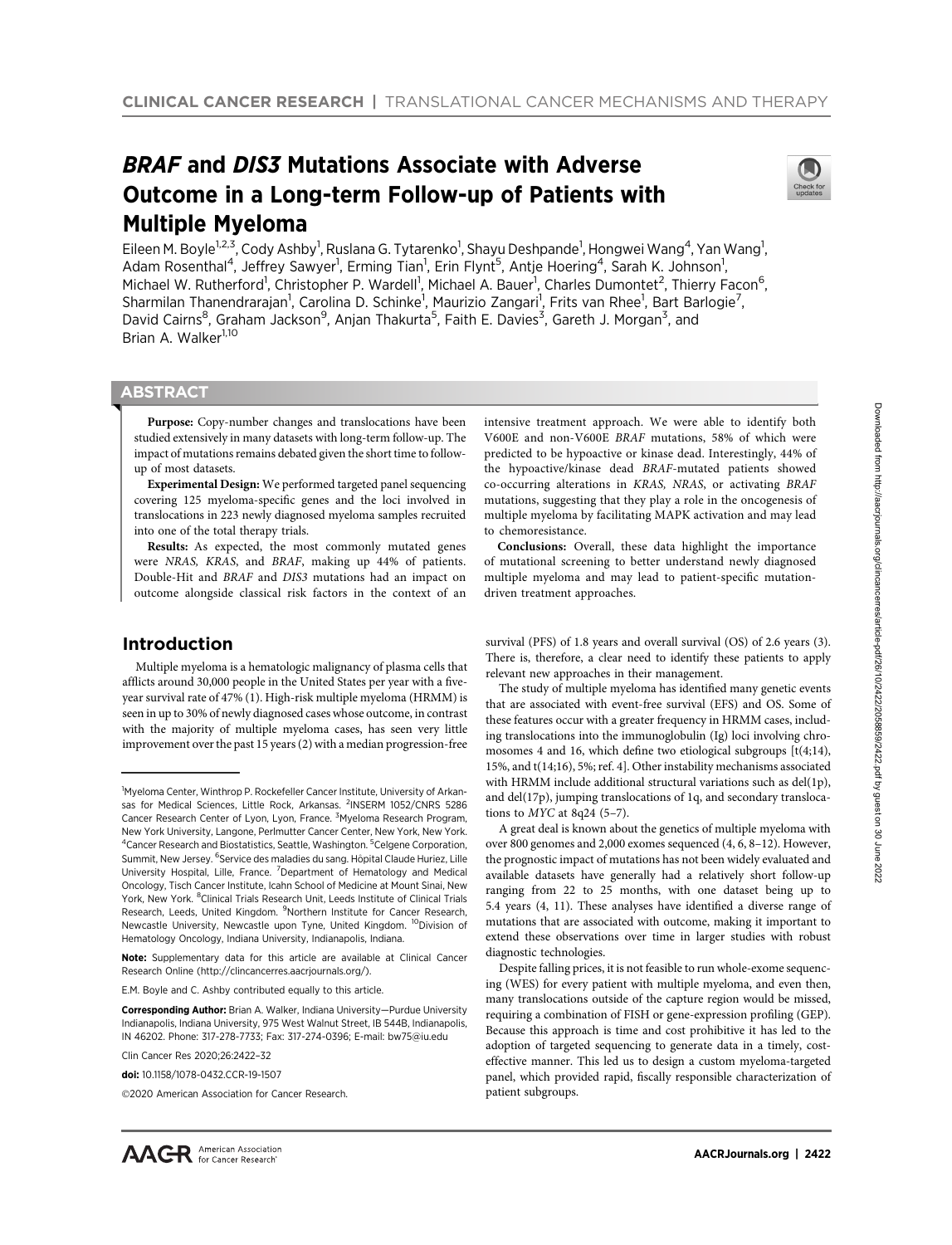## Translational Relevance

Identifying diagnostic, prognostic, and theragnostic factors is key in the modern management of patients with cancer, including myeloma. Here, we designed a next-generation sequencing targeted capture over 125 myeloma-specific genes and the canonical translocation loci to identify the mutations, copy number, and translocation makeup of newly diagnosed patients with myeloma and use this to identify independent features associated with outcome. Using this approach, we were able to identify different markers as well as their interaction with one another and both confirm previous findings and identify new changes associated with outcome. The originality of this dataset resides in the extensiveness of features analyzed and the long-term follow-up of this trial population. Therefore, the novel markers identified will help add precision to the management of newly diagnosed patients with myeloma treated in an intensive setting.

We evaluated this panel on 223 patients with newly diagnosed multiple myeloma (NDMM) included in the total therapy (TT) trials and correlated results to both gene expression and clinical data, with the ultimate aim of this work being to effectively characterize patients with NDMM and identify the impact of mutations long term.

# Materials and Methods

# Patients and Samples

A total of 223 previously untreated patients with NDMM recruited to the TT trials between February 2004 and August 2017 were included after written informed consent. The sample collection protocol was approved by the UAMS Institutional Review Board (protocol #2012–12). The TT trials are a series of phase II and III, alkylator heavy, double transplant–based clinical trials for firstline myeloma treatment that all include both proteasome inhibitors and immunomodulatory drugs (IMiD). A summary of the treatments received may be found in Supplementary Fig. S1. Eighty-five of these samples were previously used as a validation of the Double-Hit model (3). Sample processing may be found in the Supplementary Methods. This study was performed in accordance to the 1964 Helsinki Declaration.

### **Sequencing**

Panel Design. Genes and chromosomal regions relevant to the biology, prognosis, and treatment of multiple myeloma were identified. This information was used to design and implement a targeted panel to identify common and important genomic abnormalities in multiple myeloma. Probes captured exonic regions for the relevant genes ( $n\sim$ 125), including  $\pm$  10 base pairs (bp), to include splice site variants (Supplementary Table S1). Singlenucleotide polymorphisms (SNP) with a minor allele frequency >0.35 were captured in regions of interest to infer copy number using allelic imbalance combined with read depth ratio. In this way both deletions and gains were confidently assayed. SNPs in GC-rich regions were avoided to prevent hybridization artefacts and low depth problems. To identify Ig translocations, the V, D, and J segments along with entire constant region were tiled (81.8–90.2 Mb, 17.4–32.6 Mb, 106.0–107.3 Mb for IGK, IGL, and IGH, respectively (4, 13, 14). MYC translocations were also detected by tiling 2 Mb upstream and downstream of MYC (126.3–130.8 Mb).

Targeted Sequencing. The panel was divided into a translocation panel and a mutation/copy-number panel to provide high-depth coverage for mutation analysis (0.6 Mb), while providing lowerdepth sequencing of translocation regions (4.2 Mb).

Each patient had their tumor DNA from bone marrow and control DNA from peripheral blood sequenced, to identify somatic mutations, copy-number changes, and translocations. 50 ng of DNA was used to prepare libraries using the HyperPlus kit (Kapa Biosystems) and split for hybridizing to both mutation and translocation captures (SeqCap EZ target enrichment; Nimblegen), after which mutation and translocation captures were combined. The HiSeq 2500 or NextSeq500 (Illumina) were used for sequencing with 75 bp paired-end reads. The median value of the mean coverage of each sample was 135x and 452x for translocations and mutations, respectively.

### Data analysis

bcl2fastq was used for demultiplexing and BWA mem (v. 0.7.12) for alignment to Ensembl (GRCh37/hg19) human reference genome. Strelka (v.1.0.14) was used for variant calling and single-nucleotide variants (SNV) were filtered using fpfilter ([https://github.com/ckandoth/variant-](https://github.com/ckandoth/variant-filter)filter). Indels were filtered using a 10% variant allele frequency (VAF) cutoff. Variants were annotated using Variant Effect Predictor (v.85). To determine copy number, a normalized depth comparison between tumor and control samples was used and segments of SNP variance were used to identify regions of chromosomal deletion and gain. Copy number was manually normalized on the basis of the ratio and SNP allele calls using the best fitting chromosomes with the least variance (usually chromosome 2 or 10). Data were visualized using a custom built R-Shiny application. Intra- and inter-chromosomal rearrangements were called using Manta (v0.29.6) with default settings and the exome flag specified. QC metrics estimated the cross-sample contamination of samples using homozygous SNPs in the germline with 95% or higher VAF examined in the tumor sample. A VAF density plot on those SNPs was generated, as well as reporting the minimum, maximum, and median of their values in the germline and tumor (Supplementary Fig. S2). According the matrix or the matrix of the state of the state of the state of the state of the state of the state of the state of the state of the state of the state of the state of the state of the state of the state of t

### Validation and comparison datasets

SNVs. SNVs were compared and validated using seven samples (Horizon Diagnostics) with known SNVs and VAF. The VAF of mutations found in the validation samples matched those found on the panel with  $r^2 = 0.93$  (Supplementary Fig. S3).

FISH. Copy-number data generated from the sequencing panel were validated against existing FISH data for del(1p) [1p13 FISH vs. 1p12 (FAM46C) seq.], gain (3 copies)/amp (4 copies or more) (1q21), del (13q) (D13S31 vs. RB1), and del(17p) (TP53). Plots of comparisons between FISH and sequencing data are shown with specificities and sensitivities of each region at the 20%, 25%, 40%, and 50% FISH cutoff (Supplementary Fig. S4 and Supplementary Table S2). An additional comparison for TP53 was made using the prognostic cutoff 55% (15). All deletions identified by FISH were identified using the targeted panel. Five additional deletions were called using the panel, 3/5 of them having a del(17p) in at least 20% of cells by FISH (Supplementary Figs. S5 and S20).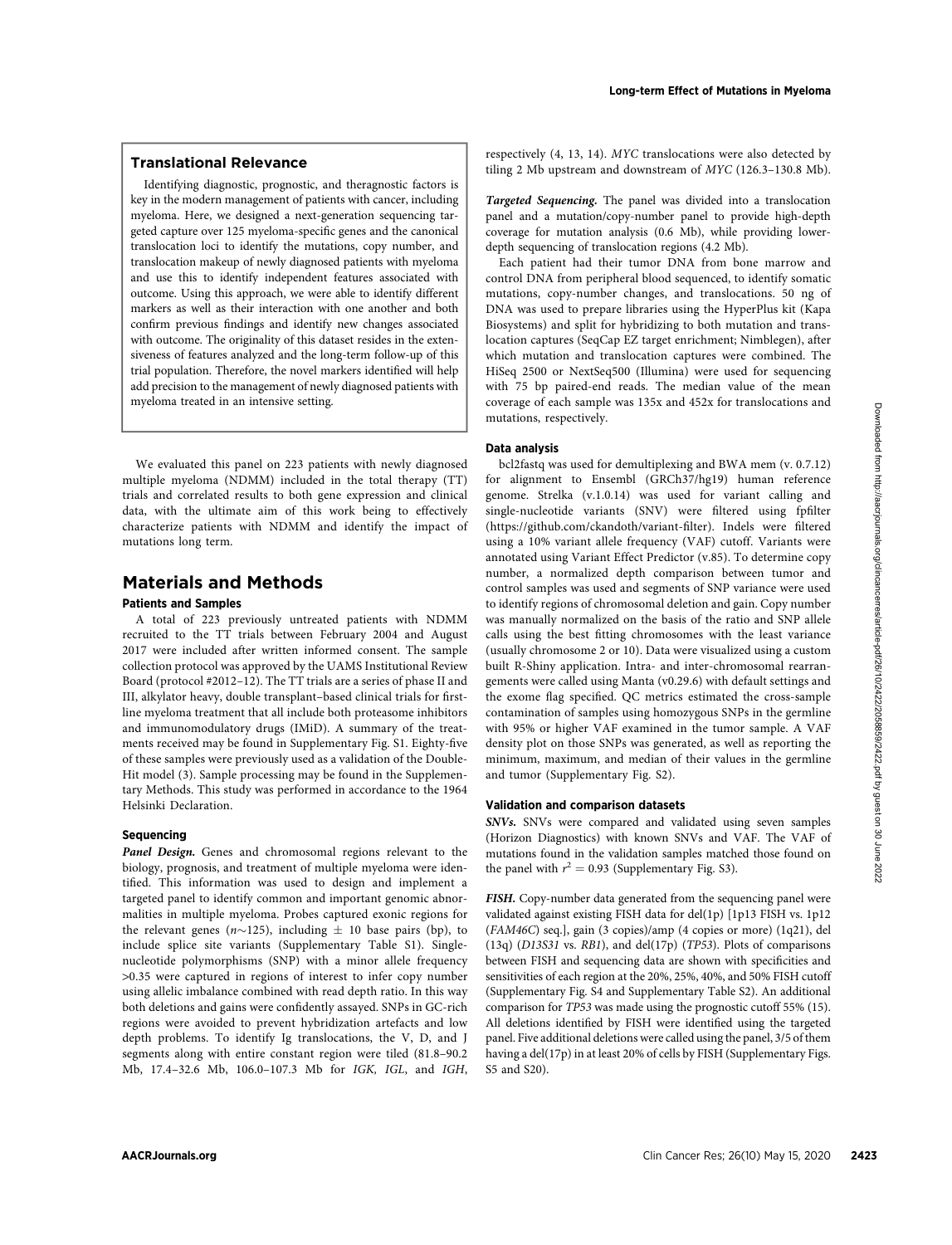Comparison Dataset. Gene mutations were compared with the MGP dataset  $(n = 1,273;$  ref. 3) available in the European Genome-Phenome Archive under accession numbers Genome-Phenome Archive under accession EGAS00001001147, EGAS00001000036, and EGAS00001002859, or at dbGAP under accession number phs000748.v5.p4.

#### Gene-expression profiling

Total RNA from plasma cells was used for GEP using U133 Plus 2.0 microarrays (Affymetrix). Raw signals were MAS5 normalized using the Affymetrix Microarray GCOS1.1 software. GEP70, TC classification, and molecular clusters were derived as previously published (16).

### BRAF mutation analysis

The predicted functions of BRAF mutations were determined using the Clinical Knowledgebase (CKB) database (17) using the mutations present in the MGP dataset ( $n = 103$ ; ref. 8) and this dataset ( $n = 26$ ).

#### Data availability

Sequencing data and expression data have been deposited in the European Genome-Phenome Archive under the accession numbers EGAS00001003223 and EGAD00001004117.

Statistical analysis and additional methods may be found in Supplementary Methods.

# Results

# Patient characteristics

A total of 223 patients were sequenced and included in the study. Overall, they were representative of a fit–newly diagnosed population. The median follow-up time from diagnosis was 8.14 years [95% confidence interval (CI), 7.39–9.02]. The median OS was not met at the time of analysis and the 8-year OS was 61% (95% CI, 54%–69%). The median EFS was 6.16 years (95% CI, 5.18–7.75). A summary of patient characteristics may be found in Table 1.

The incidence of translocation and copy number were in keeping with previously published data. MYC translocations were identified in 26% of cases. They involved the Ig locus in 39% of cases and non-Ig partners in 61% of cases. The breakpoints were within the previously published hotspots (Supplementary Fig. S6A). MYC deletions and gain were seen in 16% and 28% of patients, respectively. An example may be seen in Supplementary Fig. S7. Overall, MYC events were seen in 47% of patients. A summary of the translocations and comparison to the MGP (3) data may be found in Supplementary Table S11.

The most commonly mutated genes were KRAS (23% of patients), NRAS (17% of patients), and BRAF (12% of patients) (Fig. 1A), in keeping with previously published datasets. The incidence of mutations was similar to the MGP study (Supplementary Table S4).

Exome sequencing identifies an APOBEC-derived mutational signature in approximately 80% of t(14;16) samples (18). We performed nNMF analysis on our targeted sequencing to determine whether we could identify an APOBEC signature, which was seen in seven patients  $(3.2\%)$ , five of which had a t $(14;16)$  and one a t $(14;20)$ translocation (Fig. 1C and Supplementary Fig. S8). Both frequency and enrichment for the MAF subgroups were in keeping with previous reports (18).

### Interactions between genomic abnormalities and Double-Hit myeloma

Pearson's correlation identified a significant correlation between CYLD mutations and deletions ( $r = 0.31$ ,  $P = 2.07 \times 10^{-7}$ ), TRAF3

Table 1. Summary of patient's characteristics and comparability to the complete TT trial population.

|                                         | 223-Baseline study    | Combined TT3a-3b-4-<br>4like-5a-5b-6 |
|-----------------------------------------|-----------------------|--------------------------------------|
| Number of patients                      | 223                   | 1039                                 |
| Inclusion dates                         | 02/2004 to 08/2017    | 02/2004 to 08/2017                   |
| Median follow-up                        | 8.14 years            | 8.35 years                           |
|                                         | (95% Cl, 7.39-9.02)   | (95% CI, 8.00-8.63)                  |
| Median EFS                              | 6.16 years            | 4.8 years                            |
|                                         | (95% CI, 5.18–7.75)   | (95% CI, 52%-58%)                    |
| 8-year OS                               | 61% (95% CI, 54%-69%) | 42% (95% CI, 39%-45%)                |
| Median age (y)                          | 59 (range, 30-75)     | 61 (range, 30-76)                    |
| Sex ratio M:F                           | 1.8:1                 | 1.6:1                                |
| Ethnicity (%)                           |                       |                                      |
| White                                   | 88% ( $n = 197$ )     | 86.8% ( $n = 902$ )                  |
| African-American                        | 10% ( $n = 22$ )      | $9.7\%$ ( $n = 101$ )                |
| Other                                   | $2\% (n = 4)$         | $3.5\%$ ( $n = 36$ )                 |
| ISS <sub>(%)</sub>                      |                       |                                      |
| L                                       | $26.5\%$ (n = 59)     | $34.0\%$ (n = 352)                   |
| Ш                                       | 43.5% ( $n = 97$ )    | 40.2% ( $n = 416$ )                  |
| Ш                                       | $30.0\%$ (n = 67)     | 25.8% ( $n = 267$ )                  |
| $R$ -ISS $(\%)$                         |                       |                                      |
| L                                       | $17.0\%$ (n = 38)     |                                      |
| Ш                                       | 67.7% ( $n = 151$ )   |                                      |
| Ш                                       | $15.2\%$ (n = 34)     |                                      |
| GEP70 high risk $(\%)$ 16.1% $(n = 36)$ |                       | $15.9\%$ (n = 165)                   |

mutations and deletions ( $r = 0.34$ ,  $P = 1.5 \times 10^{-7}$ ), and TP53 mutations and deletions ( $r = 0.32$ ,  $P = 1.12 \times 10^{-6}$ ), as previously reported (4, 8). ATM mutations were positively correlated with the t(14;16) subgroup ( $r = 0.40, P = 3.33 \times 10^{-7}$ ) and the presence of an APOBEC signature ( $r = 0.62$ ,  $P = 8.66 \times 10^{-10}$ ). There was no significant negative correlation between DIS3 mutations and hyperdiploidy (HRD;  $r = -0.11$ ,  $P = 0.09$ ) in this dataset, although they were positively correlated to the presence of  $t(4;14)$  ( $r = 0.21$ ,  $P = 0.0005$ ). On the other hand, del(13q) was negatively correlated to HRD ( $r =$  $-0.26$ ,  $P = 0.0001$ ; Fig. 1B).

We identified 8.1% patients with Double-Hit [ISS III plus amp(1q) or biallelic inactivation of TP53] that is not significantly different to the 6.1% of patients previously described. Double-Hit was associated with both an adverse EFS [median: 24.6 months (95% CI, 10.6–42.7) vs. 6.77 years (95% CI, 5.60– $\infty$ ; P < 0.0001)] and OS [37.3 months (95% CI, 32.3– $\infty$ ) vs. 64% at 8 years (95% CI, 57%–73%; P < 0.0001)]. Interestingly, when analyzing the impact of Double-Hit in the TT population, which received two autologous stem cell transplants (ASCT), the impact of Double-Hit was still significant. This is of particular interest in a double-ASCT population (Supplementary Fig. S9) identifying a population that still has a dire outcome despite intensive treatment.

# Survival analysis identifies that BRAF and DIS3 mutations are associated with an adverse outcome with long-term follow-up

Univariate Analysis. Power estimation was performed (Supplementary Fig. S10). The results of univariate analyses for EFS and OS for molecular features are shown in Fig. 2. Overall, this dataset behaved as expected with del(12p), del(17p), gain/amp(1q), and del(1p) being significantly associated with both adverse EFS and OS. Trisomy(9) and trisomy(19) were associated with a better EFS and OS and trisomy(2) and trisomy(5) resulted in a better EFS. The other trisomies (3, 15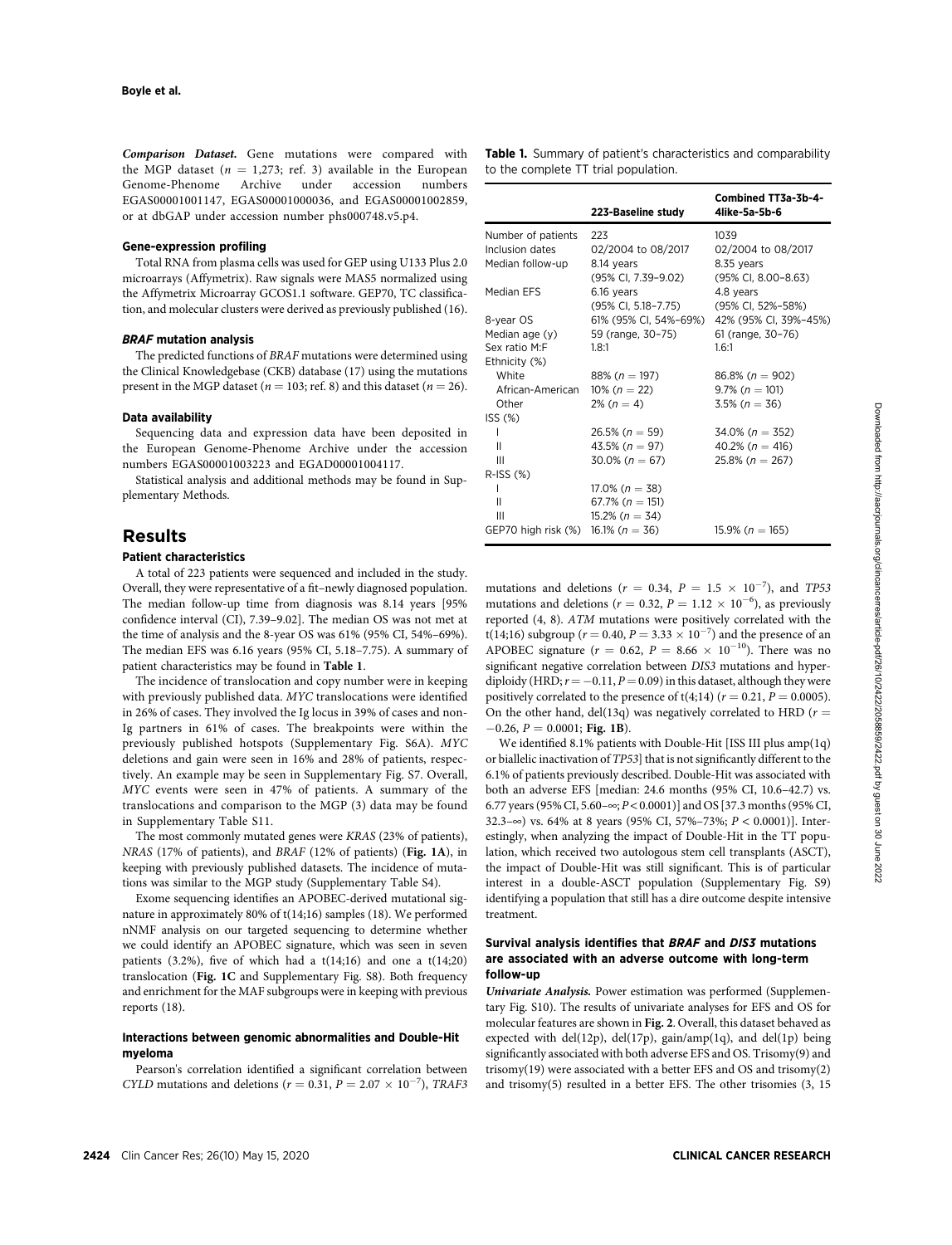

# Figure 1.

General features of the cohort. A, The proportion of patients with each mutation. B, Correlation plot representing the different significant interactions. C, Dendrogram of the nNMF identifying an APOBEC signature among the 223 TT baseline samples using the targeted panel.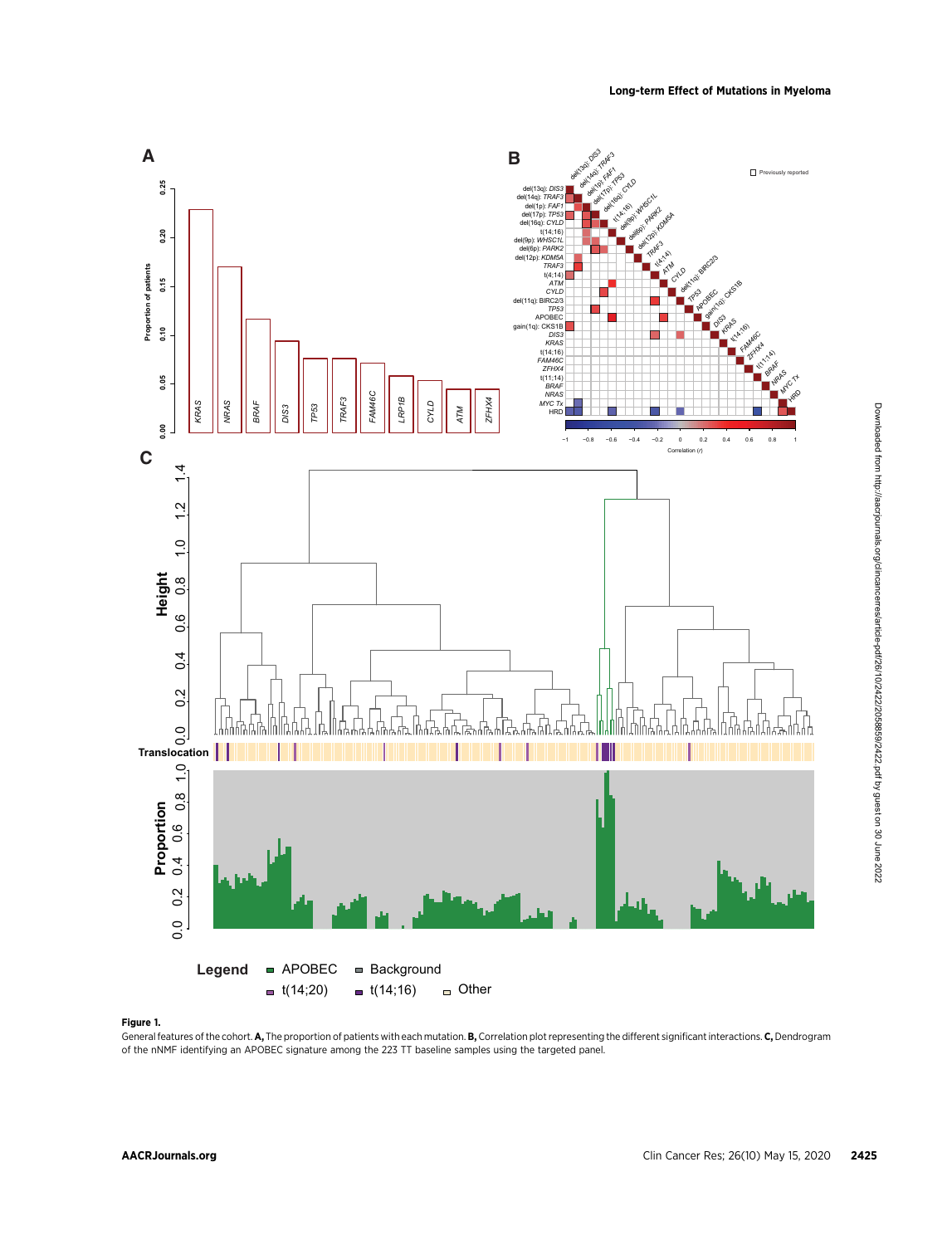

#### Figure 2.

Summary of the univariate analysis. A, EFS. B, OS. Forest plots representing the result of the univariate analysis. In red, those that were significantly associated with outcome at the level of  $P < 0.05$ ; in blue, the non-significant variables.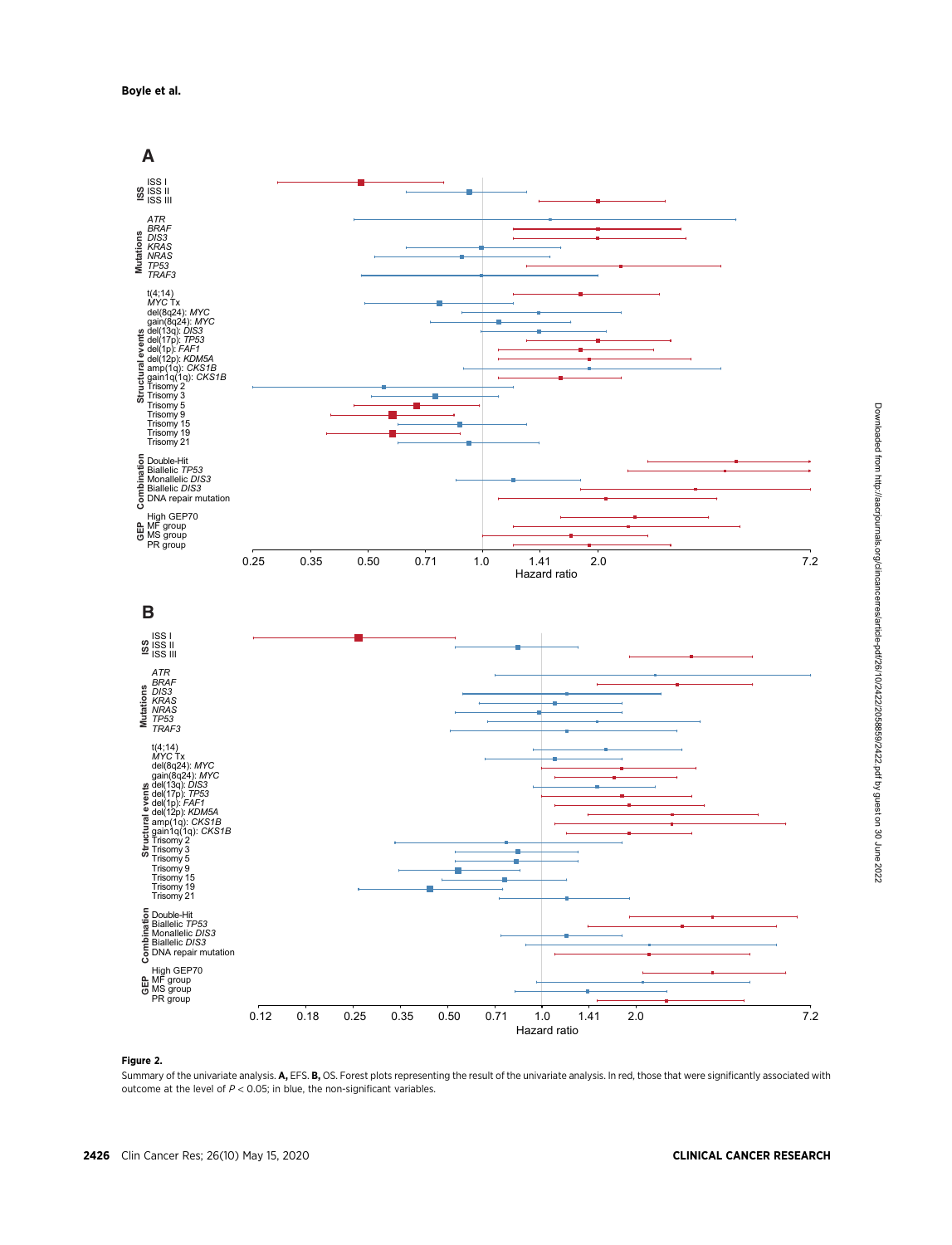and 20) had no impact on outcome. Sixteen percent of patients were considered as high risk according to the GEP70 score and they had a worse outcome than standard-risk patients both in terms of EFS (HR, 2.5; 95% CI, 1.6–3.9; P < 0.0001) and OS (HR, 3.5; 95% CI, 2.1–6; P < 0.0001) (Supplementary Fig. S11). The PR subgroup was also associated with both short EFS and OS whereas the MF and MS subgroup were associated with a short EFS. On the basis of their ISS, 26.5%, 43.5%, and 30% of patients were considered ISS I, ISS II, and ISS III, respectively, with an HR of death of 2.7 (95% CI, 1.2–5.9;  $P = 0.01$ ) and 6.04 (95% CI, 2.8–13; P < 0.0001) for ISS II and III, respectively, in comparison with ISS I. MYC translocations, gains, and deletions were associated with a difference in OS in this dataset, but not EFS (Supplementary Fig. S6). In terms of mutations, BRAF mutations were associated with an adverse EFS (HR, 2; 95% CI, 1.2-3.3;  $P =$ 0.009) and OS (HR, 2.7; 95% CI, 1.5–4.7;  $P = 0.0007$ ) (Supplementary Fig. S16A and S16B). TP53 and DIS3 mutations were associated with a worse EFS (HR, 2.3; 95% CI, 1.3–4.2;  $P = 0.0065$  and HR, 2; 95% CI, 1.2–3.5;  $P = 0.009$ , respectively) but not OS (HR, 1.5; 95% CI, 0.67–3.2;  $P = 0.34$  and HR, 1.2; 95% CI, 0.56-2.4;  $P = 0.68$ , respectively). We went on to test combinations of markers previously published such as DNA repair pathway mutations (4) and bi-allelic TP53 (3). As previously shown (4), DNA repair pathway mutations defined by the presence of an ATM or ATR mutation were associated with an adverse outcome in terms of EFS (HR, 2.1; 95% CI, 1.1–4.1;  $P = 0.023$ ) and OS (HR, 2.2; 95% CI, 1.1–4.6;  $P = 0.033$ ), as was bi-allelic TP53 (HR, 4.3; 95% CI, 2.4–7.7;  $P < 0.0001$ ) and OS (HR, 2.8; 95% CI, 1.4–5.6;  $P =$ 0.004). There was no significant impact of IGL translocations on outcome (Supplementary Fig. S12). These data are summarized in Supplementary Table S5.

### Multivariate analysis identifies mutations of BRAF and DIS3 as independently associated with prognosis

We went on to perform a multivariate analysis using all the genetic features with  $P < 0.1$ .

For EFS, a protective effect was associated with trisomy(19). An adverse association was seen for Double-Hit, del(1p)(FAF1), t(4;14), del(12p)(KDM5A), and mutations of BRAF and DIS3 (Corrected  $C_{index} = 0.689$ . Similarly, for OS, trisomy(19) was associated with a positive effect, whereas an adverse association was seen with Double-Hit, del(1p)(FAF1), del(12p)(KDM5A), gain(8q24) (MYC), and mutations of BRAF (Corrected  $C_{index} = 0.73$ ). With the long follow-up there was consistency between markers in the multivariate analysis of EFS and OS, with the exception of MYC gains and mutation of DIS3, indicating a high reliability in the dataset. A summary of the multivariate may be found in Fig. 3 and Supplementary Tables S6 and S7.

We tested the solidity of this analysis by repeating the analysis using classical risk factors and previously published models such as the IFM2009 model (20) and GEP70 (16) (Supplementary Figs. S13–S15). DIS3 mutations and BRAF mutations retained their prognostic significance, irrespective of other high-risk features.

### DIS3 mutations and biallelic DIS3 events are associated with poor prognosis in multiple myeloma

In our dataset, we identified 21 patients (9.4%) with a DIS3 mutation. The majority of the mutations were missense and were located throughout the gene suggesting that they were inactivating (Fig. 4A), although a hotspot is present at amino acid R780. Mutations in DIS3 were associated with a worse EFS (HR, 2; 95% CI, 1.2–3.4;  $P = 0.01$ ) but not OS. A similar trend was seen in the Myeloma XI dataset and the MGP (Supplementary Fig. S17). Biallelic events were seen in 11 (5%) patients, mostly consisting of deletions and mutations (91%,  $n = 10/11$ ). There was no case of biallelic deletion. Bialleleic DIS3 events had a stronger association with EFS (HR for progression of 3.6; 95% CI, 1.8–7.2;  $P < 0.0001$ ) than monoallelic events (HR of 1.2; 95% CI, 0.85–1.8;  $P = 0.27$  (Fig. 4B–C).

### BRAF non-V600E mutations comprise kinase dead variants that were associated with adverse outcome, and may lead to increased MAPK activation through CRAF via co-occurring KRAS and NRAS mutations

BRAF mutations were associated with an adverse outcome in this cohort (Supplementary Fig. S16A and S16B). Forty-six percent ( $n =$ 12/26) were at the classical V600E hotspot (Fig. 5A). When comparing the impact of the non-V600E versus the V600E patients, for EFS especially, most of the prognostic impact appeared to driven by non-V600E mutations [1.3 years (0.58– $\infty$ ) vs. 5.6 years (2.46– $\infty$ ),  $P = 0.02$ for EFS; 3.12 years (1.21– $\infty$ ) vs. 8.62 years (5.73– $\infty$ ),  $P = 0.08$  for OS] (Supplementary Fig. S16C–S16F).

From a functional perspective, BRAF mutations can be sub-divided into activating or nonactivating, based on information from other cancers. Using the CKB database, we were able to dissect the non-V600E mutations into activating ( $n = 5$ ), inactivating ( $n = 8$ ), and unknown  $(n = 1)$  (Supplementary Table S8). The outcome of patients with the inactivating mutations was worse (HR,  $6.4$ ; 95% CI, 2.74–15; P < 0.0001) than those who had an activating mutation (HR, 2.1; 95% CI, 1.05–4.2;  $P = 0.04$ ), which in turn was worse than those who did not have a BRAF mutation (Fig. 5B and C). Similar trends were confirmed in the MGP dataset subset of patients who received an ASCT (OS,  $P =$ 0.008) (Supplementary Fig. S17).

To explore this further, we expanded this analysis ( $n = 26$ ) using the MGP dataset ( $n = 103$ ). Combined, 43% (56/129) were V600E mutations, 11% (14/129) were predicted to be activating, 8.5% with hypoactive (11/129), 25% kinase dead (32/129), and 12.5% unknown (16/129).

In melanoma, inactivating mutations often co-occur with other MAPK alterations such as NRAS or KRAS mutations, NF1 biallelic inactivation or PTPN11 mutations, and contribute to increased MAPK signaling through enhanced binding and recruitment of CRAF (20). We hypothesized that the adverse outcome associated with inactivating BRAF mutations in myeloma is due to increased MAPK signaling, in which case co-occurring NRAS or KRAS mutations would need to be present in the same clone.

NRAS, KRAS, and BRAF mutations are believed to be mutually exclusive (4, 8) in multiple myeloma. In most cases, these three mutations were also mutually exclusive (Supplementary Fig. S18 A– S1B); however, inactivating BRAF mutations co-occurred more frequently with NRAS, KRAS, or activating BRAF mutations than expected, reaching 44% of patients with inactivating BRAF mutations  $(P = 0.0018)$  (Fig. 5E). To determine whether the co-occurring mutations were present in the same clone, we calculated the cancer clonal fraction (CCF) mutations and, based on the resulting proportions, assessed whether they were in the same clone. We identified that 68% ( $n = 13/19$ ) of samples with an inactivating BRAF mutation had a co-occurring NRAS/KRAS mutation in the same clone and 32%  $(n = 6/19)$  could not be determined from the data (Fig. 5F and Supplementary Fig. S18C and S18D). A 2.3 - 2.4 - 2.6 - 2.6 - 2.6 - 2.6 - 2.6 - 2.6 - 2.6 - 2.6 - 2.6 - 2.6 - 2.6 - 2.6 - 2.6 - 2.6 - 2.6 - 2.6 - 2.6 - 2.6 - 2.6 - 2.6 - 2.6 - 2.6 - 2.6 - 2.6 - 2.6 - 2.6 - 2.6 - 2.6 - 2.6 - 2.6 - 2.6 - 2.6 - 2.6 - 2.6 - 2

# Discussion

The incorporation of the complete spectrum of genomic lesions from translocation to mutations, including copy-number changes,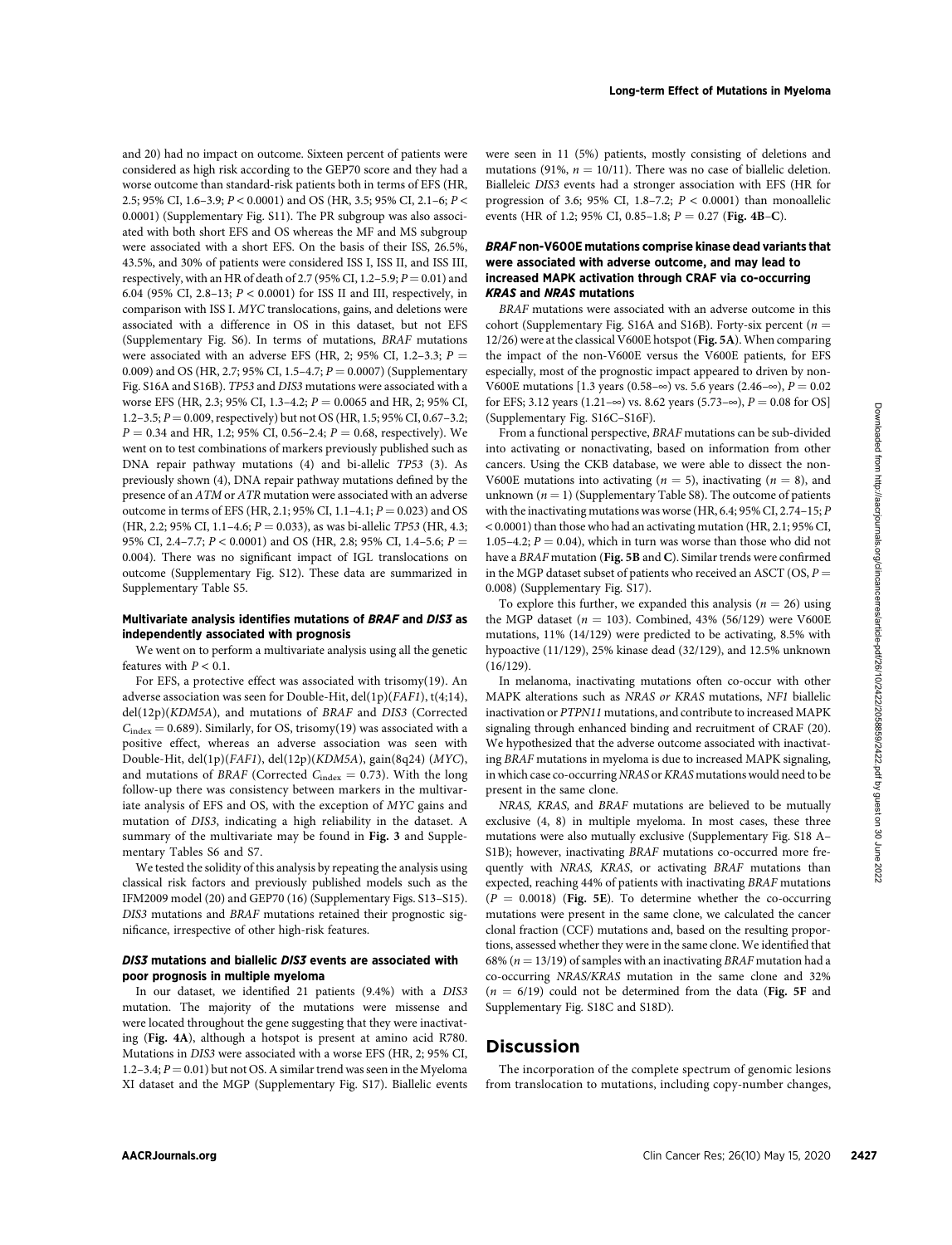| A                     | $n/N$ (%)          | HR (95% CI)             | $P$ -value        |                                                 |
|-----------------------|--------------------|-------------------------|-------------------|-------------------------------------------------|
| <b>Double Hit</b>     | 18/223<br>(8%)     | 3.35<br>$(1.96 - 6.32)$ | $< 0.001***$      |                                                 |
| <b>BRAF</b> mutation  | 26/223<br>(12%)    | 3.30<br>$(1.84 - 5.76)$ | $< 0.001***$      |                                                 |
| <b>Trisomy 19</b>     | 91/223<br>(41%)    | 0.57<br>$(0.37 - 0.89)$ | $0.013**$         |                                                 |
| del(12p)              | 19/225<br>(8%)     | 1.92<br>$(1.01 - 3.54)$ | 0.034             |                                                 |
| del(1p)               | 38/225<br>(17%)    | 2.01<br>$(1.22 - 3.32)$ | $0.006**$         |                                                 |
| <b>DIS3</b> mutation  | 21/223<br>(9%)     | 2.71<br>$(1.50 - 4.77)$ | $< 0.001***$      |                                                 |
| t(4;14)               | 30/223<br>(13%)    | 1.72<br>$(1.04 - 2.86)$ | $0.047*$          |                                                 |
| В                     | $n/N$ (%)          | HR (95% CI)             | $P$ -value        |                                                 |
| <b>Double Hit</b>     | 18/223<br>(8%)     | 2.06<br>$(1.03 - 4.15)$ | $0.042*$          |                                                 |
| <b>BRAF</b> mutations | 26/223<br>(12%)    | 4.42<br>$(2.39 - 8.17)$ | $< 0.001***$      |                                                 |
| <b>Trisomy 19</b>     | 91/223<br>$(41\%)$ | 0.34<br>$(0.19 - 0.60)$ | $0.001$<br>$***$  |                                                 |
| del(12p)              | 19/223<br>(8%)     | 2.59<br>$(1.30 - 5.15)$ | $0.007**$         |                                                 |
| del(1p)               | 38/223<br>(17%)    | 1.99<br>$(1.13 - 3.52)$ | $0.018*$          |                                                 |
| MYC gain              | 63/223<br>(28%)    | 2.17<br>$(1.31 - 3.57)$ | $0.002**$<br>0.50 |                                                 |
|                       |                    |                         | 0.25              | 1.0<br>2.0<br>4.0<br>8.0<br><b>Hazard ratio</b> |

#### Figure 3.

Multivariate analysis. Forest plots representing the results of the multivariate analysis for (A) EFS and (B) OS.

is required to gain insight and accurately predict outcome in multiple myeloma. Using multiple techniques to determine these factors is both labor intensive, time consuming, and yields high failure rates given the amount of tumor cells required (21). Nextgeneration sequencing has helped unravel the genetic complexity of multiple myeloma but cost and time are often setbacks in a clinical setting. Many targeted approaches have been developed, some specific (22, 23) and some applicable (24) to multiple myeloma, but most do not take into account the Ig loci, thus requiring combinations with other tests such as FISH or GEP to identify translocations. Like Bolli and colleagues (23), our approach offers a complete view of translocations, CNA, and mutations. The set of genes in this capture largely overlaps the Sanger capture but given our wide MYC tiling we offer a better understanding of the complex rearrangements that occur on 8q24. Finally, given the size of this capture, we are also able to identify an APOBEC signature, that has also demonstrated prognostic significance in multiple myeloma (18).

Here, we show that an increased follow-up of patient outcome data combined with targeted sequencing can identify consistent genomic markers associated with inferior outcome. We identified the classical cytogenetic abnormalities, such as  $t(4;14)$ , del(1p), and del(12p), as affecting outcome, as well as the more recently defined Double-Hit myeloma. In addition, we identify that mutations in BRAF and DIS3 are prognostically implicated in the outcome of patients with myeloma in an intensive setting.

In the MGP dataset, we have previously shown that Double-Hit myeloma resulted in a worse outcome for PFS and OS, irrespective of the treatment used, but these patients mostly had a single ASCT. ASCT is the standard of care for all NDMM patients age  $\leq 65$  years, and before the era of novel agents, ASCT proved beneficial on OS (25). Double transplants were subsequently investigated and deemed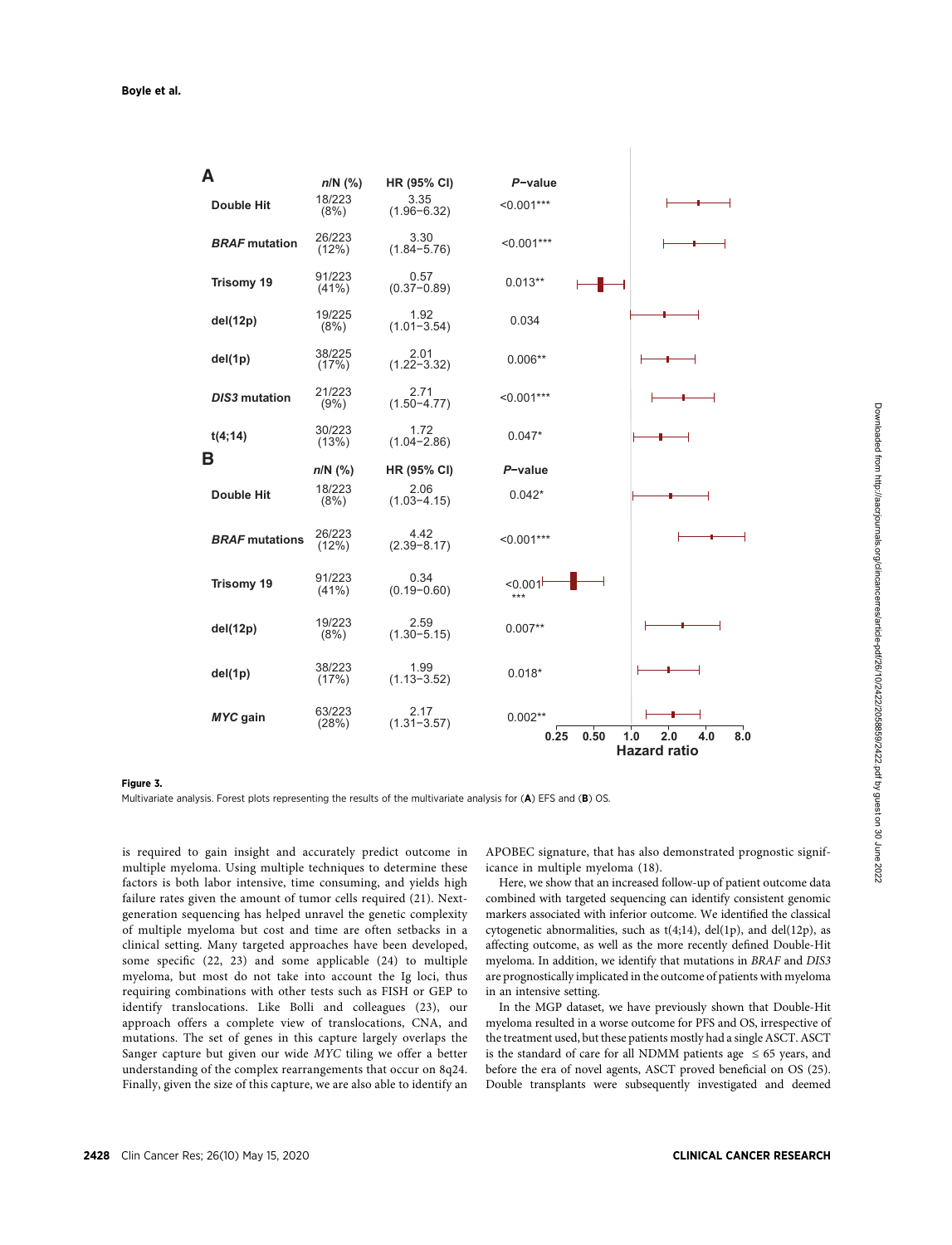

#### Figure 4.

DIS3 mutations. A, Distribution of DIS3 mutations throughout the gene. B, DIS3 mutations are associated with an adverse EFS. C, Biallelic DIS3 inactivation is associated with a worse outcome than monoallelic inactivation.

safe (26–29), and two randomized trials confirmed the benefit of double versus single transplant in terms of OS (25). In this dataset, all patients received a double ASCT, but despite this, Double-Hit patients still perform badly, although they have a slightly better outcome than was seen in the MGP data (20.7 months; 95% CI, 17.4–20.6), with a 16 month improvement in their outcome.

BRAF mutations were seen in 11% of patients with myeloma and were associated with a poor outcome. BRAF is mutated in numerous cancers and the substitution of a valine (V) for a glutamic acid (E) residue at position 600 in the kinase domain is the most common BRAF mutation (30). This mutation mimics the phosphorylation of the activation loop, thereby inducing constitutive BRAF kinase activation.  $\mathit{BRAF}^{\rm V600E}$  mutations are present in 50% of melanoma patients and 2% of patients with non–small cell lung cancer (NSCLC). In NSCLC, they are associated with a shorter OS and resistance to cisplatinum chemotherapy (31). The clinical significance of BRAFV600E in multiple myeloma has been characterized in two previous studies where seven patients with myeloma with  $\mathit{BRAF}^{\rm V600E}$  had significantly shorter OS and an increased incidence of extra medullary disease (57% vs. 17%) compared with wild-type BRAF (32). More recently Rustad and colleagues (33) reported a good response to broad acting drugs and no relation to prognosis among eleven BRAF<sup>V600E</sup>mutant patients.

Fifty-four percent of the BRAF mutations seen in this dataset were non-V600E and is a similar rate to that seen in NSCLC (34, 35) and other multiple myeloma datasets (36). The biology of these non-V600E mutants is heterogeneous, with some leading to high kinase activity (class I and II) and Ras independence whereas others are hypoactive or kinase dead (class III), variants but nonetheless these still impact the MAPK pathway through CRAF heterodimerization (37, 38). In our dataset, the hypoinactive/kinase dead variants were more likely to cooccur with a KRAS or NRAS mutation which has also has been previously described by Lionetti and colleagues (36). In melanoma, biallelic NF1 inactivation or PTPN11 activation have also been linked to MAPK activation through inactive BRAF mutants (36, 39), but these are rare events in multiple myeloma and they were not associated with non-BRAFV600E mutants (Supplementary Fig. S19).

BRAFV600E mutations in melanoma are sensitive to the BRAF inhibitors vemurafenib and dabrafenib. Case reports (40, 41) and clinical trials (42) also support the use of vemurafenib in this setting. These drugs are not effective against non-BRAF<sup>V600E</sup> mutations, but could be targeted using MEK inhibitors.

In other cancers, the presence of concomitant NRAS/KRAS and BRAF kinase dead mutations results in chemoresistance (34, 43). Identifying these non-BRAF<sup>V600E</sup> mutants would not only help identify patients who should not receive BRAF inhibitors but also patients who would not benefit from intensive alkylator heavy regimens. The adverse outcome of these patients in this dataset could suggest that heavily treating these patients may be deleterious and may suggest they would benefit from alkylator-free regimens, thus explaining some of the outcome discrepancies in the literature (33).

The prognostic impact of chromosome 13 has been long debated. Forty percent of patients have a del(13q) either by a monosomy 13 (35%) or a simple loss of 13q (44). Del(13q) was found to be associated with a short outcome in many studies, before the associations between  $t(4;14)$  and del $(13q)$  were made  $(45)$ . DIS3 is located on chromosome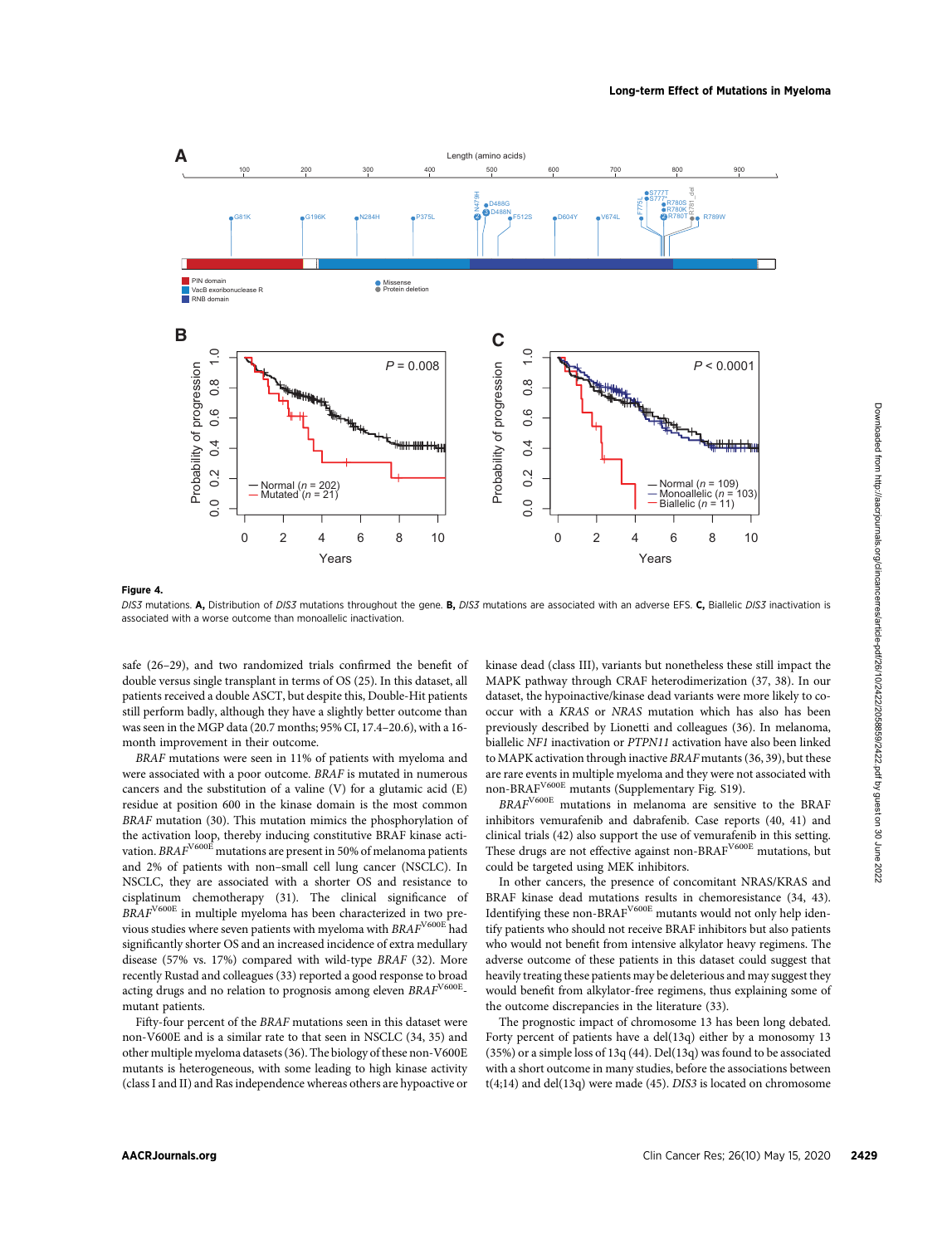

Downloaded from http://aacrjournals.org/clincancerres/article-pdf/26/10/2422/2058859/2422.pdf by guest on 30 June 2022 Downloaded from http://aacrjournals.org/clincancerres/article-pdf/26/10/2422/2058859/2422.pdf by guest on 30 June 2022

# Figure 5.

Inactivating BRAF mutations affect outcome and co-occur with NRAS or KRAS mutations. A, Stick plot representing the locations of the different BRAF mutations in the MGP dataset (top) and TT dataset (bottom). Differential impact of BRAF mutations depending on predicted function on EFS (B) and OS (C). D, The spectrum of BRAF mutations with co-occurring mutations. E, The proportion of cases with co-occurring MAPK (NRAS/KRAS/activating BRAF mutations) depending on their predicted BRAF function. F, CCF of MAPK mutations to determine clonality.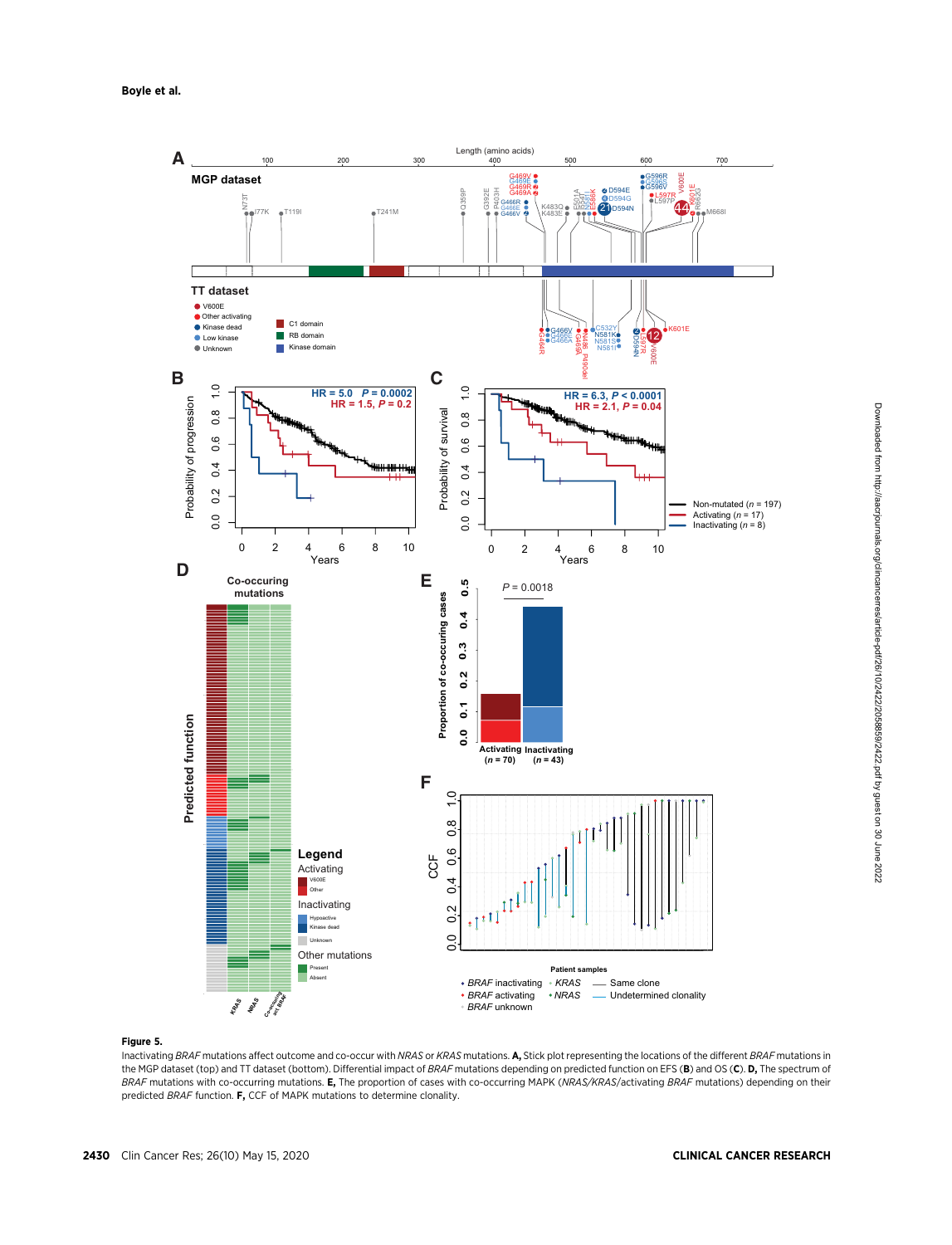13 and as such is frequently deleted, as well as being mutated in multiple myeloma (4, 8). More recently, DIS3 germline variants have been described in familial cases of plasma cell disorders (46). Combined, we saw DIS3 events in 53% of cases and bi-allelic events in 5%. We identified an association with poor outcome and bi-allelically affected DIS3, which may suggest that DIS3 is a tumor-suppressor gene. However, the majority of DIS3 mutations are missense and not nonsense or frameshift mutations; further, the mutations are clustered at particular codons that is not typical of a tumor-suppressor gene and may suggest an oncogenic potential for DIS3. In this respect, the mutations may cause a change of function, as has recently been suggested in yeast where point mutations are associated with genome instability (47). Given the role of DIS3 in RNA processing (48), it is possible that complete inactivation of both alleles is lethal, as has been seen for SF3B1 (47).

BRAF and DIS3 mutations have an impact on outcome alongside classical risk markers in the context of the TT trials. We were able to identify both BRAFV600E mutations and non-V600E BRAF mutations, 58% of which were predicted to be hypoactive or kinase dead. Interestingly, 44% of the hypoactive/kinase dead BRAF patients showed co-occurring mutations in KRAS or NRAS, suggesting that they play a role in the oncogenesis of multiple myeloma by facilitating MAPK activation by upstream mutated factors through CRAF. These data highlight the importance of mutational screening to better understand NDMM and may lead to patient-specific mutationdriven treatment approaches. Acceler of the clinical state of the clinical state of the clinical state of the clinical state of the clinical state of the clinical state of the clinical state of the clinical state of the clinical state of the clinical

### Disclosure of Potential Conflicts of Interest

E. Flynt is an employee/paid consultant for and holds ownership interest (including patents) in Bristol-Myers Squibb. A. Thakurta is an employee/paid consultant for and holds ownership interest (including patents) in Celgene. D.A. Cairns reports receiving commercial research grants from Celgene Corporation, Merck Sharpe&Dohme, and Amgen. G.H. Jackson reports receiving speakers bureau honoraria from Takeda, Celgene, Amgen, J&J, and Seattle Genetics. F.E. Davies is an employee/ paid consultant for Celgene, Janssen, Amgen, Roche, Abbvie, Takeda, Sanofi,

#### References

- 1. SEER Data. Cancer stat facts: myeloma [Internet]. National Cancer Institute. [cited 2018]. Available from: [https://seer.cancer.gov/statfacts/html/mulmy.](https://seer.cancer.gov/statfacts/html/mulmy.html) [html](https://seer.cancer.gov/statfacts/html/mulmy.html).
- 2. Lonial S, Boise LH, Kaufman J. How I treat high-risk myeloma. Blood 2015;126: 1536–43.
- 3. Walker BA, Mavrommatis K, Wardell CP, Ashby TC, Bauer M, Davies F, et al. A high-risk, Double-Hit, group of newly diagnosed myeloma identified by genomic analysis. Leukemia 2018;33:159–70.
- 4. Walker BA, Boyle EM, Wardell CP, Murison A, Begum DB, Dahir NM, et al. Mutational spectrum, copy number changes, and outcome: results of a sequencing study of patients with newly diagnosed myeloma. J Clin Oncol 2015;33:3911–20.
- 5. Magrangeas F, Avet-Loiseau H, Gouraud W, Lodé L, Decaux O, Godmer P, et al. Minor clone provides a reservoir for relapse in multiple myeloma. Leukemia 2013;27:473–81.
- 6. Egan JB, Shi C-X, TembeW, Christoforides A, Kurdoglu A, Sinari S, et al.Wholegenome sequencing of multiple myeloma from diagnosis to plasma cell leukemia reveals genomic initiating events, evolution, and clonal tides. Blood 2012;120: 1060–6.
- 7. Sawyer JR, Tian E, Heuck CJ, Epstein J, Johann DJ, Swanson CM, et al. Jumping translocations of 1q12 in multiple myeloma: a novel mechanism for deletion of 17p in cytogenetically defined high-risk disease. Blood 2014;123:2504–12.
- 8. Walker BA, Mavrommatis K, Wardell CP, Ashby TC, Bauer M, Davies FE, et al. Identification of novel mutational drivers reveals oncogene dependencies in multiple myeloma. Blood 2018;132:587–97.
- 9. Hoang PH, Dobbins SE, Cornish AJ, Chubb D, Law PJ, Kaiser M, et al. Whole-genome sequencing of multiple myeloma reveals oncogenic pathways

GlaxoSmithKline, and Bristol-Myers Squibb. No potential conflicts of interest were disclosed by the other authors.

### Authors' Contributions

Conception and design: E.M. Boyle, C. Ashby, B. Barlogie, G.J. Morgan, B.A. Walker Development of methodology: E.M. Boyle, H. Wang, Y. Wang, E. Tian, B. Barlogie, B.A. Walker

Acquisition of data (provided animals, acquired and managed patients, provided facilities, etc.): E.M. Boyle, S. Deshpande, J. Sawyer, E. Tian, E. Flynt, S.K. Johnson, M.W. Rutherford, S. Thanendrarajan, C.D. Schinke, F. van Rhee, B. Barlogie, D. Cairns, G. Jackson, A. Thakurta, F.E. Davies, G.J. Morgan, B.A. Walker

Analysis and interpretation of data (e.g., statistical analysis, biostatistics, computational analysis): E.M. Boyle, C. Ashby, H. Wang, Y. Wang, A. Rosenthal, C.P. Wardell, M.A. Bauer, M. Zangari, B. Barlogie, D. Cairns, G. Jackson, F.E. Davies, G.J. Morgan, B.A. Walker

Writing, review, and/or revision of the manuscript: E.M. Boyle, C. Ashby, E. Flynt, A. Hoering, S.K. Johnson, M.W. Rutherford, C.P. Wardell, M.A. Bauer, C. Dumontet, T. Facon, C.D. Schinke, M. Zangari, F. van Rhee, B. Barlogie, D. Cairns, G. Jackson, A. Thakurta, F.E. Davies, G.J. Morgan, B.A. Walker

Administrative, technical, or material support (i.e., reporting or organizing data, constructing databases): S. Deshpande, H. Wang, Y. Wang, M.W. Rutherford, C. Dumontet, B. Barlogie, G.J. Morgan

Study supervision: B.A. Walker

Other (sample processing): R.G. Tytarenko

#### Acknowledgments

E.M. Boyle received funding from the Fédération Française de Recherche sur le Myélome et les Gammapathies under the aegis of the Fondation de France. This work was supported by a Leukemia and Lymphoma Translational Research Program grant #6602-20 (to B.A. Walker). The authors would like to thank Dr. Jill Corre (Toulouse) for her help regarding the IFM-2009 model.

The costs of publication of this article were defrayed in part by the payment of page charges. This article must therefore be hereby marked advertisement in accordance with 18 U.S.C. Section 1734 solely to indicate this fact.

Received May 8, 2019; revised October 11, 2019; accepted January 22, 2020; published first January 27, 2020.

are targeted somatically through multiple mechanisms. Leukemia 2018;32: 2459–70.

- 10. Bolli N, Avet-Loiseau H, Wedge DC, Van Loo P, Alexandrov LB, Martincorena I, et al. Heterogeneity of genomic evolution and mutational profiles in multiple myeloma. Nat Commun 2014;5:2997.
- 11. Bolli N, Biancon G, Moarii M, Gimondi S, Li Y, de Philippis C, et al. Analysis of the genomic landscape of multiple myeloma highlights novel prognostic markers and disease subgroups. Leukemia 2018;32:2604–16.
- 12. Johnson DC, Lenive O, Mitchell J, Jackson G, Owen R, Drayson M, et al. Neutral tumor evolution in myeloma is associated with poor prognosis. Blood 2017;130: 1639–43.
- 13. Walker BA, Wardell CP, Johnson DC, Kaiser MF, Begum DB, Dahir NB, et al. Characterization of IGH locus breakpoints in multiple myeloma indicates a subset of translocations appear to occur in pregerminal center B cells. Blood 2013;121:3413–9.
- 14. Walker BA. Whole exome sequencing in multiple myeloma to identify somatic single nucleotide variants and key translocations involving immunoglobulin loci and MYC. In: Heuck C, Weinhold N, editors. Multiple myeloma: methods and protocols. New York, NY: Springer New York; 2018. p.71–95.
- 15. Thakurta A, Ortiz M, Blecua P, Towfic F, Corre J, Serbina NV, et al. High subclonal fraction of 17p deletion is associated with poor prognosis in multiple myeloma. Blood 2019;133:1217–21.
- 16. Zhou Y, Zhang Q, Stephens O, Heuck CJ, Tian E, Sawyer JR, et al. Prediction of cytogenetic abnormalities with gene expression profiles. Blood 2012;119: e148–150.
- 17. The Jackson Laboratory. The clinical knowledgebase (CKB); 2019. Available from: [https://ckb.jax.org/.](https://ckb.jax.org/)